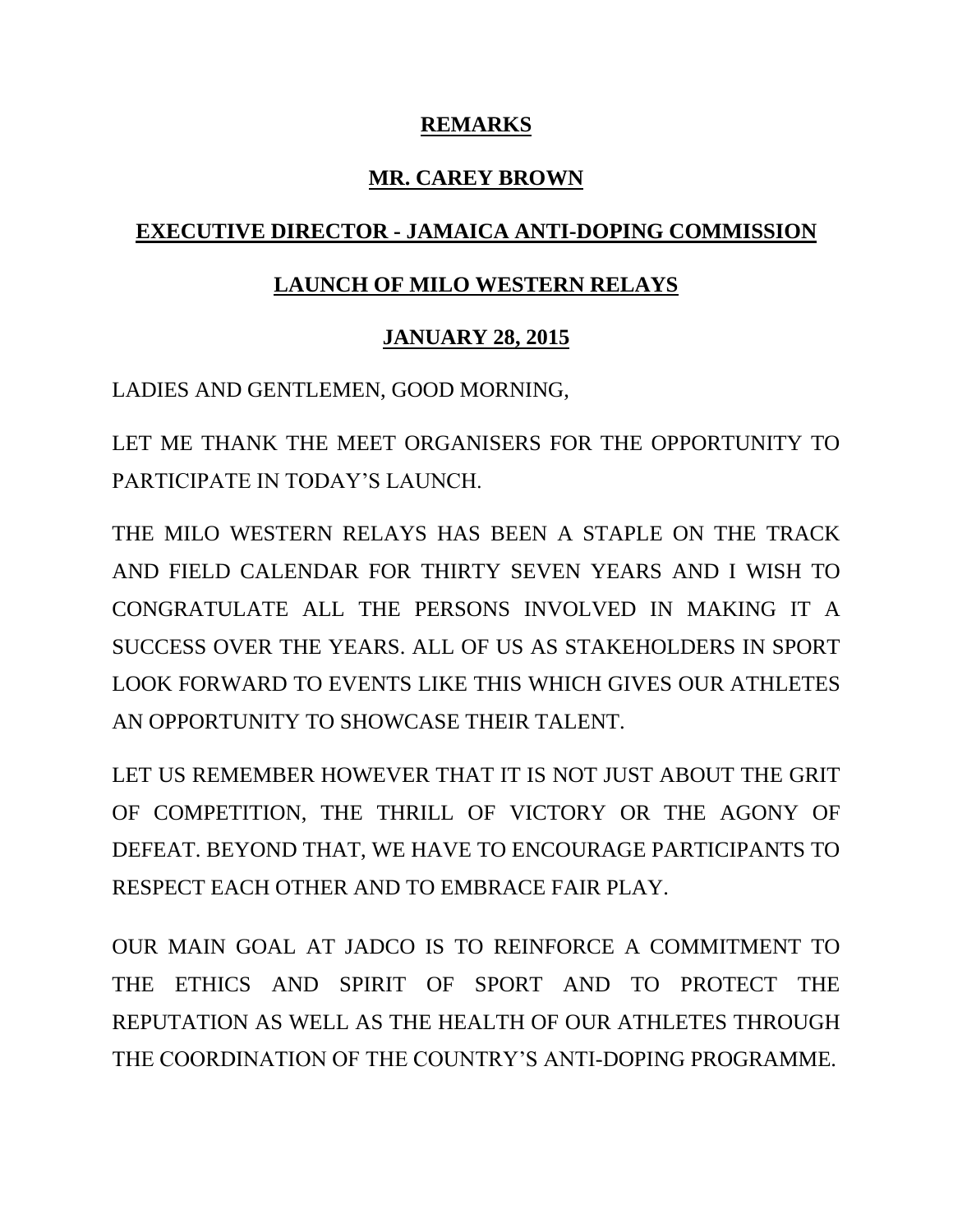THESE ARE VALUES THAT ARE IMPORTANT FOR ALL STAKEHOLDERS TO LEARN. ATHLETES ARE CONSTANTLY UNDER THE MICROSCOPE AS THE PUBLIC BECOMES MORE KNOWLEDGABLE ABOUT ANTI-DOPING AND THEREFORE A MISSTEP CAN SERIOUSLY AFFECT THEIR CAREER. WE HAVE TO ENSURE THAT, WHILE WE ENCOURAGE OUR ATHLETES TO TRAIN HARD AND COMPETE AT THEIR BEST, WE PROVIDE THEM WITH ALL THE INFORMATION NECESSARY TO MAKE THE CORRECT DECISIONS THUS AVOIDING A DOPING VIOLATION.

ATHLETES, IN DEVELOPING YOUR TALENT, IT IS VERY IMPORTANT TO PLAY FAIR AND PERFORM TO THE BEST OF YOUR ABILITY WITHOUT THE USE OF BANNED SUBSTANCES AND METHODS. IT IS NOT ONLY HARMFUL TO YOUR HEALTH, BUT IT CAN HAVE IMPLICATIONS FOR YOUR CAREER AND YOUR REPUTATION. RECORDS AND OTHER ACHIEVEMENTS CAN BE LOST OVERNIGHT WITH THE IMPOSITION OF A DOPING BAN. IT IS GOOD TO START CULTIVATING THE HABIT OF BEING VIGILANT RIGHT NOW. THIS WILL MAKE IT EASIER OVER TIME.

COACHES, THE ATHLETES IN YOUR CARE DEPEND ON YOU TO MENTOR THEM AND POINT THEM IN THE RIGHT DIRECTION. YOU TOO NEED TO LEARN ABOUT THESE RULES AND ASSIST THEM TO NAVIGATE THE WORLD OF ANTI-DOPING SUCCESSFULLY. ALSO, YOU WILL BE MORE CULPABLE, BASED ON THE REVISED WORLD ANTI-DOPING CODE WHICH TOOK EFFECT ON JANUARY 1, 2015.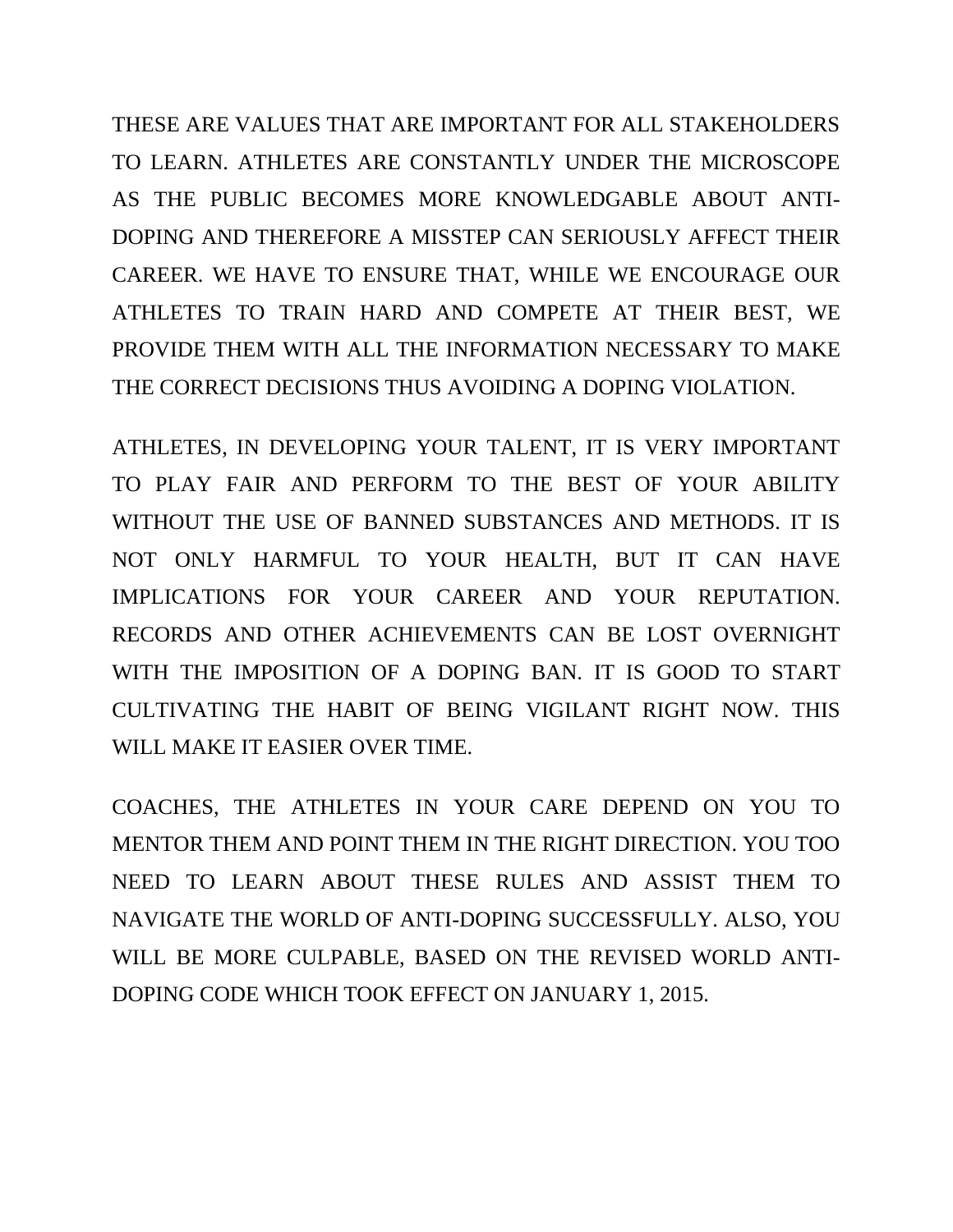JADCO HAS SUCCESSFULLY AMENDED OUR RULES TO ENSURE WE ARE COMPLIANT WITH THE REVISED CODE AND THE MANDATORY INTERNATIONAL STANDARDS. THE PASSING OF THE ANTI-DOPING IN SPORT ACT OF 2014 ALSO STENGTHENS THE LEGAL FRAMEWORK IN JAMAICA. PLEASE VISIT OUR WEBSITE AT [WWW.JADCO.GOV.JM](http://www.jadco.gov.jm/) TO DOWNLOAD THE CURRENT LEGISLATION AND RULES.

THE 2015 CODE REVISION HAS IMPLICATIONS FOR ATHLETES AND ATHLETE SUPPORT PERSONNEL. INTENTIONALLY USING PROHIBITED SUBSTANCES AND METHODS WILL ATTRACT A FOUR-YEAR BAN.

EVEN THOUGH THE STRICT LIABLITY RULE IS STILL IN PLACE AND ATHLETES ARE RESPONSIBLE FOR ANY PROHIBITED SUBSTANCE FOUND IN THEIR SYSTEM, ATHLETE SUPPORT PERSONNEL CAN NOW BE SANCTIONED IF IT IS REVEALED THAT THEY ARE ASSISTING ATHLETES TO USE PROHIBITED SUBSTANCES.

ALSO, INVOLVEMENT IN AN ANTI-DOPING RULE VIOLATION COMMITTED BY ANOTHER PERSON, SUCH AS HELPING TO COVER UP THAT VIOLATION WILL BE SANCTIONED WITH A BAN OF UP TO FOUR YEARS.

WHEREABOUTS VIOLATIONS WILL NOW BE ADMINISTERED IF THREE MISSED TESTS AND/OR FILING FAILURES, SUCH AS SUPPLYING INCORRECT WHEREABOUTS INFORMATION, TAKES PLACE WITHIN A 12 MONTH PERIOD, INSTEAD OF 18 MONTHS.